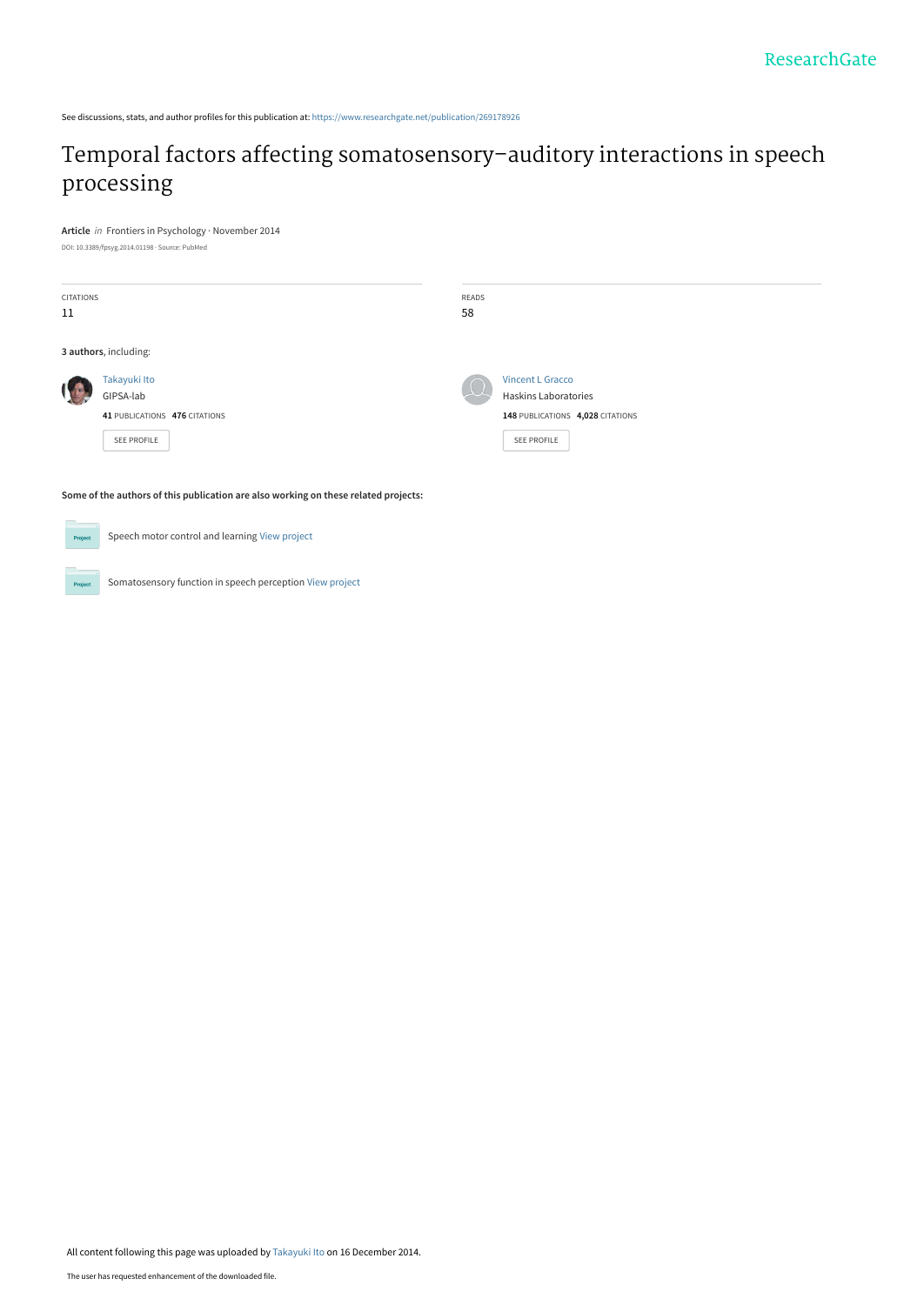

# [Temporal factors affecting somatosensory–auditory](http://www.frontiersin.org/Journal/10.3389/fpsyg.2014.01198/abstract) [interactions in speech processing](http://www.frontiersin.org/Journal/10.3389/fpsyg.2014.01198/abstract)

# **[Takayuki Ito](http://www.frontiersin.org/people/u/112797)<sup>1</sup>\*, [Vincent L. Gracco](http://www.frontiersin.org/people/u/75285)1,2 and [David J. Ostry](http://www.frontiersin.org/people/u/137164)1,2**

<sup>1</sup> Haskins Laboratories, New Haven, CT, USA

<sup>2</sup> McGill University, Montréal, QC, Canada

#### **Edited by:**

Riikka Mottonen, University of Oxford, UK

#### **Reviewed by:**

Martin Schürmann, University of Nottingham, UK Donald Derrick, University of Canterbury, New Zealand

#### **\*Correspondence:**

Takayuki Ito, Haskins Laboratories, 300 George Street, New Haven, CT 06511, USA e-mail: [taka@haskins.yale.edu](mailto:taka@haskins.yale.edu)

Speech perception is known to rely on both auditory and visual information. However, sound-specific somatosensory input has been shown also to influence speech perceptual processing [\(Ito et al., 2009\)](#page-9-0). In the present study, we addressed further the relationship between somatosensory information and speech perceptual processing by addressing the hypothesis that the temporal relationship between orofacial movement and sound processing contributes to somatosensory–auditory interaction in speech perception. We examined the changes in event-related potentials (ERPs) in response to multisensory synchronous (simultaneous) and asynchronous (90 ms lag and lead) somatosensory and auditory stimulation compared to individual unisensory auditory and somatosensory stimulation alone. We used a robotic device to apply facial skin somatosensory deformations that were similar in timing and duration to those experienced in speech production. Following synchronous multisensory stimulation the amplitude of the ERP was reliably different from the two unisensory potentials. More importantly, the magnitude of the ERP difference varied as a function of the relative timing of the somatosensory– auditory stimulation. Event-related activity change due to stimulus timing was seen between 160 and 220 ms following somatosensory onset, mostly around the parietal area. The results demonstrate a dynamic modulation of somatosensory–auditory convergence and suggest the contribution of somatosensory information for speech processing process is dependent on the specific temporal order of sensory inputs in speech production.

**Keywords: facial skin sensation, speech perception, speech production, electroencephalography, event-related potentials**

# **INTRODUCTION**

Multiple sensory inputs seamlessly interact in the process of speech perception. Information from a talker comes to a listener by way of the visual and auditory systems. The McGurk effect [\(McGurk and MacDonald, 1976\)](#page-10-0) is a compelling demonstration of how the influence of audio–visual (AV) information is used in speech perceptual processing. Electrophysiological [\(Giard and](#page-9-1) [Peronnet, 1999;](#page-9-1) [Foxe et al., 2000;](#page-9-2) [Molholm et al., 2002\)](#page-10-1) and functional imaging studies [\(Macaluso et al., 2000;](#page-10-2) [Calvert et al.,](#page-9-3) [2001;](#page-9-3) [Foxe and Simpson, 2002\)](#page-9-4) have provided evidence that cortical multisensory integration can occur at early stages of cortical processing. In addition, evidence for multisensory AV processing has been identified over left central scalp which has been hypothesized to reflect sensorimotor integration [\(Molholm](#page-10-1) [et al., 2002\)](#page-10-1).

In contrast to the main focus of AV interactions, recent findings of an orofacial somatosensory influence on the perception of speech sounds suggest a potential role for the somatosensory system in speech processing. For example, air puffs to the cheek that coincide with auditory speech stimuli alter participants' perceptual judgments [\(Gick and Derrick, 2009\)](#page-9-5). In addition, precise orofacial stretch applied to the facial skin while people listen to words, alters the sounds they hear as long as the stimulation applied to the facial skin is similar to the stimulation that normally accompanies speech production [\(Ito et al., 2009\)](#page-9-0). Whereas these and other psychophysics experiments have examined somatosensory–auditory interactions during speech processing in behavioral terms [\(Fowler and Dekle, 1991\)](#page-9-6), neuroimaging studies exploring the relation between multisensory inputs have been limited to AV interaction [\(van Atteveldt et al., 2007;](#page-10-3) [Pilling,](#page-10-4) [2009;](#page-10-4) [Vroomen and Stekelenburg, 2010;](#page-10-5) [Liu et al., 2011\)](#page-9-7).

The temporal relationship between multiple sensory inputs is one important factor for the tuning of multi-sensory interactions [\(Vroomen and Keetels, 2010\)](#page-10-6). At a behavioral level, multiple sensory inputs are not required to arrive exactly at the same time, but some level of temporal proximity is needed to induce an interaction. In AV speech, the visual inputs influence speech perception even when the visual input leads the auditory input by as much as 200 ms [\(Munhall et al., 1996;](#page-10-7) [van](#page-10-8) [Wassenhove et al., 2007\)](#page-10-8). Temporal relationships have also been examined in somatosensory–auditory interactions (see review for [Occelli et al., 2011\)](#page-10-9), but only in temporal perception of nonspeech processing. In speech production, the temporal relationship between somatosensory inputs associated with articulatory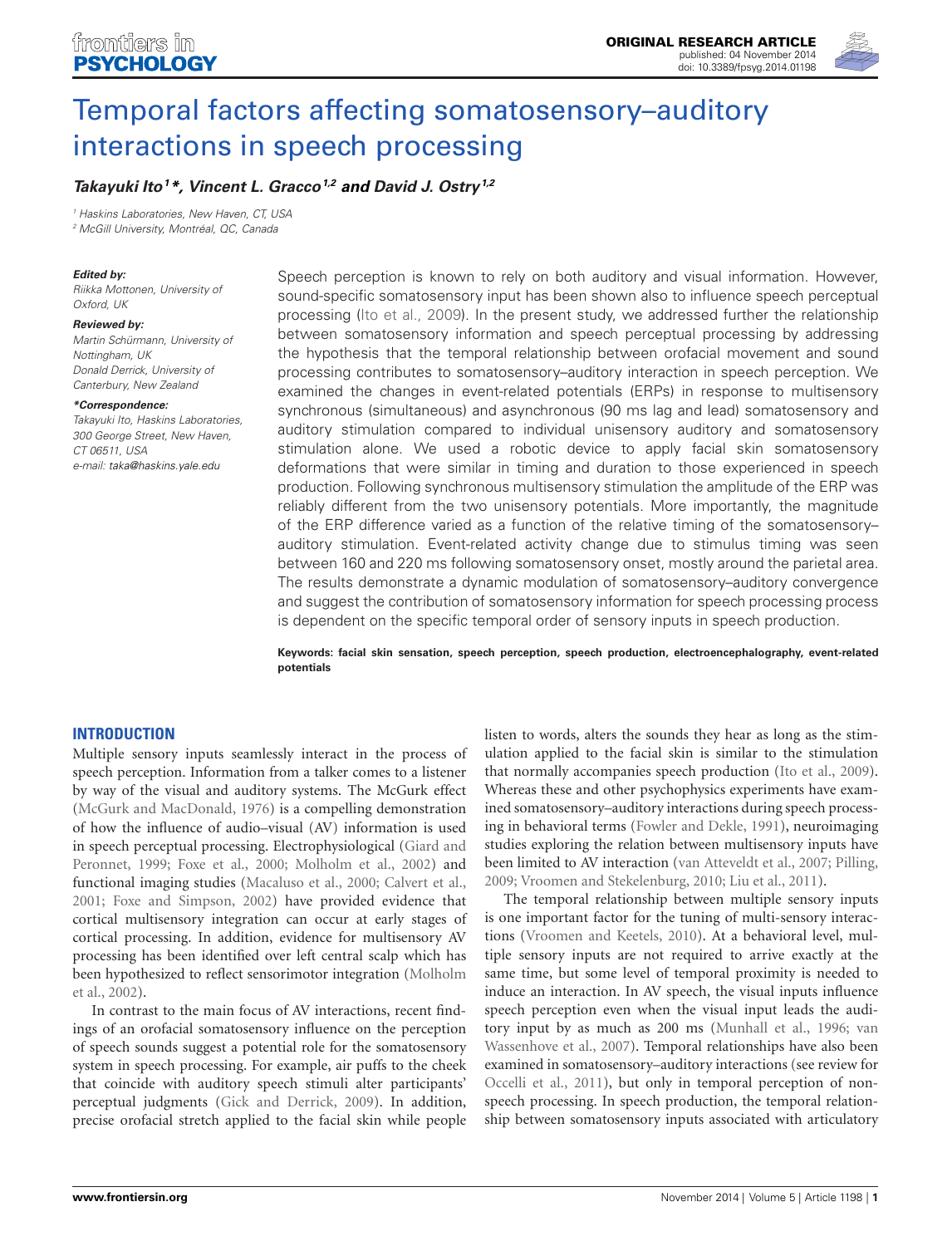motion and their acoustic consequences varies. For the most part, somatosensory inputs due to articulatory motion occur in advance of acoustic output [\(Mooshammer et al.,](#page-10-10) [2012\)](#page-10-10). If the influence of somatosensation on speech perception is based on the temporal mapping between somatosensory and auditory inputs that is acquired in speech production, it is plausible then that cortical potentials may be influenced in response to the specific timing of somatosensory–auditory interactions during speech processing. Moreover, the contribution of auditory– somatosensory interactions during speech processing using speech-production-like patterns of facial skin stretch, may yield important insight into the link between speech production and perception.

In the current study, we investigate auditory and somatosensory interactions during speech processing using event-related potentials (ERPs). A robotic device was used to generate patterns of facial skin deformation similar in timing and duration to those experienced during speech production, which induces an interaction with speech sound processing [\(Ito et al.,](#page-9-0) [2009;](#page-9-0) [Ito and](#page-9-8) [Ostry,](#page-9-8) [2012\)](#page-9-8). We observed somatosensory–auditory interactions during speech sound processing as well as a dynamic modulation of the effects of multisensory input as a result of relative timing differences between the two sensory stimuli. ERPs using electroencephalography (EEG) have benefits for the investigation of temporal asynchronies because of their better temporal resolution in comparison with the other brain imaging techniques. The findings reveal neural correlates of multisensory temporal coding and a dynamic modulation of multisensory interaction during speech processing. The results have implications for understanding the integral link between speech production and speech perception.

# **MATERIALS AND METHODS**

#### **PARTICIPANTS**

Eighteen native speakers of American English participated in the experiment (12 for ERP recording and 6 for the separate behavioral control test). The participants were all healthy young adults with normal hearing and all reported to be right-handed. All participants signed informed consent forms approved by the Yale University Human Investigation Committee.

# **EXPERIMENTAL STIMULATION AND TASK**

We examined interaction effects between speech sound processing and orofacial somatosensory processing. ERPs were recorded in response to either individual or paired somatosensory and auditory stimulation. The somatosensory and auditory pairs used in the current study have been found previously to induce perceptual modulation in speech sound perception [\(Ito et al.,](#page-9-0) [2009\)](#page-9-0) and somatosensory judgment [\(Ito and Ostry,](#page-9-8) [2012\)](#page-9-8).

A small robotic device (SenSable Technology, Phantom 1.0) applied skin stretch loads for the purpose of orofacial somatosensory stimulation. The details of the somatosensory stimulation device have been described in our previous studies [\(Ito et al.,](#page-9-0) [2009;](#page-9-0) [Ito and Ostry,](#page-9-9) [2010\)](#page-9-9). Briefly, two small plastic tabs were attached bilaterally with tape to the skin at the sides of the mouth. The tabs were connected to the robotic device using monofilament and skin stretch was applied in an upward direction. Skin stretch consisted of a single cycle of a 3-Hz sinusoid with 4 N maximum

force. This temporal pattern has successfully induced somatosensory ERPs in a previous study [\(Ito et al.,](#page-9-10) [2013\)](#page-9-10).

Audio stimulation was delivered binaurally through plastic tubes (24 cm) and earpieces (Etymotic Research, ER3A). We used a single synthesized speech utterance that was midway in a 10-step sound continuum between "*head*" and "*had.*" The speech continuum was created by shifting the first (F1) and the second (F2) formant frequencies in equal steps [\(Purcell and Munhall,](#page-10-11) [2006\)](#page-10-11). The original sample sounds of "*head*" and "*had*" were produced by a male native speaker of English. These same sounds were used in a previous study demonstrating modulation of speech perception in response to facial skin stretch [\(Ito et al.,](#page-9-0) [2009\)](#page-9-0). We chose the center point of the continuum as an example of a perceptually ambiguous sound. In the current study, participants reported 68.5% of stimuli as "*head*" due to the ambiguity of the stimulus.

We used three somatosensory–auditory conditions that varied according to the time lag between the stimuli. The variations were 90 ms lead, simultaneous, and 90 ms lag of the somatosensory onset relative to the auditory onset. A 90-ms temporal asynchrony was chosen because a 90-ms somatosensory lead reliably modulated speech perception in a previous study [\(Ito et al.,](#page-9-0) [2009\)](#page-9-0). **[Figure 1A](#page-2-0)** shows three temporal relationships between somatosensory and auditory stimuli (lead, lag, and simultaneous). Two unisensory conditions (somatosensory alone and



<span id="page-2-0"></span>**FIGURE 1 | (A)** Temporal relationship in paired somatosensory–auditory stimulation. The top panel represents acoustic signal for auditory stimulation. The bottom panel represents the temporal force pattern of facial skin stretch for somatosensory stimulation. The horizontal rectangle with error bars represents the temporal range of somatosensory onset relative to auditory onset over which participants perceived somatosensory and auditory stimuli as simultaneous for the behavioral control study. **(B)** A representative example of two uni-sensory responses (aud and soma) and the sum response at Cz for the simultaneous condition. Each line represents the data averaged across all subjects.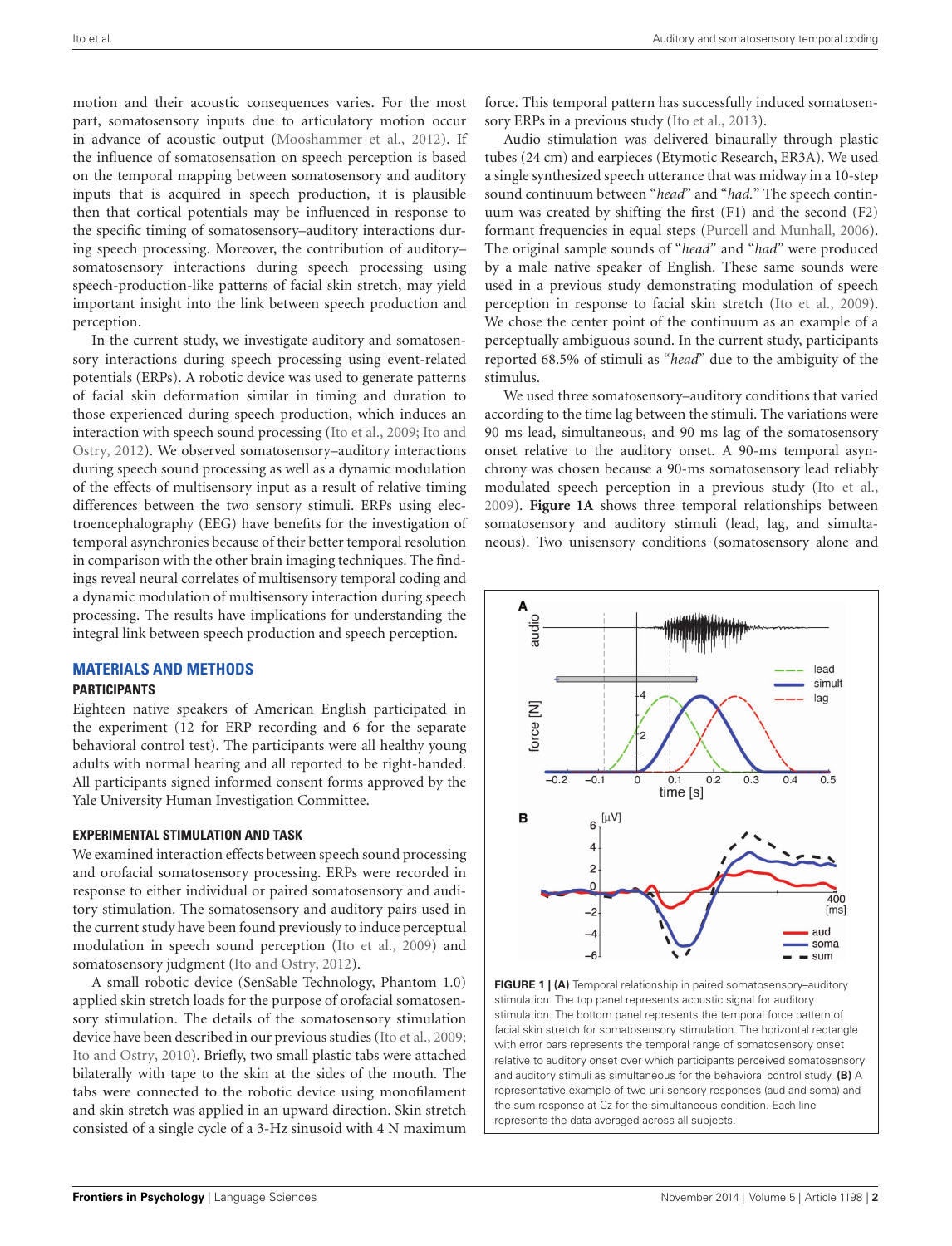auditory alone) were also assessed. The stimulus condition was changed every trial in random order. The inter-trial interval was varied between 1000 and 2000 ms after each response in order to avoid anticipation and habituation.

The participant's task was to indicate whether the sound they heard was "*head*" or not. The participants' response was recorded by key press. In the somatosensory alone condition, the participants were instructed to answer not "*head*" since there was no auditory stimulation. Participant judgments and the reaction time from the onset of the stimulus to the key press constituted the behavioral measures. The participants fixated their gaze on a cross without blinking in order to eliminate artifacts during ERP recording. The cross was removed every 10 trials and the participants were given a short break.

# **EEG ACQUISITION AND DATA PROCESSING**

#### **Recording and pre-processing**

Event-related potentials were recorded from 64 electrodes (Biosemi ActiveTwo) in response to five stimulus conditions: somatosensory stimulation alone (soma), auditory stimulation alone (aud), and paired somatosensory and auditory stimulation (pair: lead, simultaneous, lag). Hundred ERPs per condition were recorded. Trials with blinks and eye movement were rejected offline on the basis of horizontal and vertical electro-oculography (over  $\pm 150 \mu V$ ). More than 85% of trials per condition were included in the analysis. EEG signals were filtered with a 0.5– 50 Hz band-pass filter and re-referenced to the average across all electrodes. The effect of temporal manipulation was analyzed in two ways: somatosensory and auditory viewpoint depending on the alignment of the data at either the somatosensory or auditory onset. In both analyses, a single epoch was extracted in the range between −500 and 1000 ms relative to either somatosensory or auditory stimulus onset. Bias levels were adjusted using the average amplitude in the pre-stimulus interval  $(-200 \text{ to } -100 \text{ ms}).$ 

# **Somatosensory analysis**

The ERPs in the "pair" condition were aligned at the somatosensory onset. Neural response interactions were identified by comparing ERPs obtained using somatosensory–auditory stimulus pairs with the algebraic sum of ERPs to the unisensory stimuli presented separately by following the method applied in previous studies of somatosensory–auditory interactions [\(Foxe et al.,](#page-9-2) [2000;](#page-9-2) [Murray et al.,](#page-10-12) [2005\)](#page-10-12). The "sum" ERPs were calculated by summing auditory-alone potentials (aud) with an appropriate temporal shift (either 90 ms lead, 0 or 90 ms lag) with somatosensoryalone potentials (soma; see **[Figure 1B](#page-2-0)** as representative example of the aud, soma, and sum ERP in the simultaneous condition). This analysis is based on the assumption that the summed ERP responses from the unisensory conditions should be equivalent to the ERP from the same stimuli presented simultaneously, if neural responses to each of the unisensory stimuli are independent [\(Calvert et al.,](#page-9-3) [2001\)](#page-9-3). Accordingly, divergence between the "sum" ERPs from the two unisensory conditions and "pair" ERPs from paired somatosensory–auditory conditions indicates non-linear interaction between the neural responses to the multisensory stimuli. Note that this approach is limited in non-linear multisensory interaction and is not sensitive to linear multisensory

convergence wherein processes to two sensory modalities might interact, but not show any additional activation in electro cortical potentials.

We used the global field power (GFP) to compare the "pair" and "sum" ERPs to identify general changes in electric field strength over the entire head. GFP is the root mean square computed over the average-referenced electrode values at a given instant in time [\(Lehmann and Skrandies,](#page-9-11) [1980;](#page-9-11) [Murray et al.,](#page-10-13) [2008\)](#page-10-13). GFP is equivalent to the spatial standard deviation of the scalp electric field, and yields larger values for stronger fields. The use of a global measure was in part motivated by the desire to minimize observer bias that can follow from analyses restricted to specific selected electrodes. We determined GFP amplitude using a temporal window that shows the changes in this measure over the course of the response. The corresponding temporal intervals were determined based on our observation across the three "pair" conditions described in Section "Results." ERP comparisons at the representative electrodes (Fz, Cz, and Pz) follow. These electrodes were chosen in order to sample the whole map, irrespective of asymmetry and minimizing the number of comparisons.

A 60-ms time window was chosen for the statistical analysis of the GFP amplitude and of the ERP amplitude at the representative electrodes (Fz, Cz, and Pz). In the GFP analysis, we used repeated measures two-way ANOVA to test for differences related to the relative timing of the responses for the somatosensory and auditory stimulation (90 ms lead and lag, and simultaneous) and for the difference between the "sum" of the two unisensory ERPs and "pair" somatosensory–auditory ERP. We also applied repeated measures three-way ANOVA to three electrodes (Fz, Cz, and Pz).

We also compared the topographic map differences between "sum" and "pair" ERPs across the three stimulus timing conditions (lead, lag, and simultaneous). A difference in amplitude was obtained by subtracting "sum" ERPs from "pair" ERPs at each electrode. As an index of topographic difference between the two electric fields, a global dissimilarity measures (DISS) was used [\(Lehmann and Skrandies,](#page-9-11) [1980\)](#page-9-11). This parameter is computed as the square root of the mean of the squared difference between the potentials measured at each electrode (versus the average reference), each of which is first scaled to unitary strength by dividing by the instantaneous GFP. This value can range from 0 to 2, where 0 indicates topographic homogeneity and 2 indicates topographic inversion [\(Murray et al.,](#page-10-13) [2008\)](#page-10-13).

# **Auditory analysis**

The ERPs in the "pair" condition were aligned at auditory onset. We reconstructed auditory-like potentials by subtracting somatosensory potentials (soma) from the "pair" potentials at the corresponding temporal shift in each condition, instead of applying the sum of two uni-sensory conditions as done in the somatosensory analysis. Our rationale is that since the mechanism of auditory ERPs in speech processing is well established (e.g., [Näätänen and Picton,](#page-10-14) [1987;](#page-10-14) [Martin et al.,](#page-10-15) [2008](#page-10-15) for review), comparing auditory-like potentials in the "pair" condition with the typical auditory ERP (aud) is a way to evaluate the potential multisensory interaction effect. As in the analyses using the algebraic sum described above, we expected that "pair" ERPs with the removal of the somatosensory potentials would be equivalent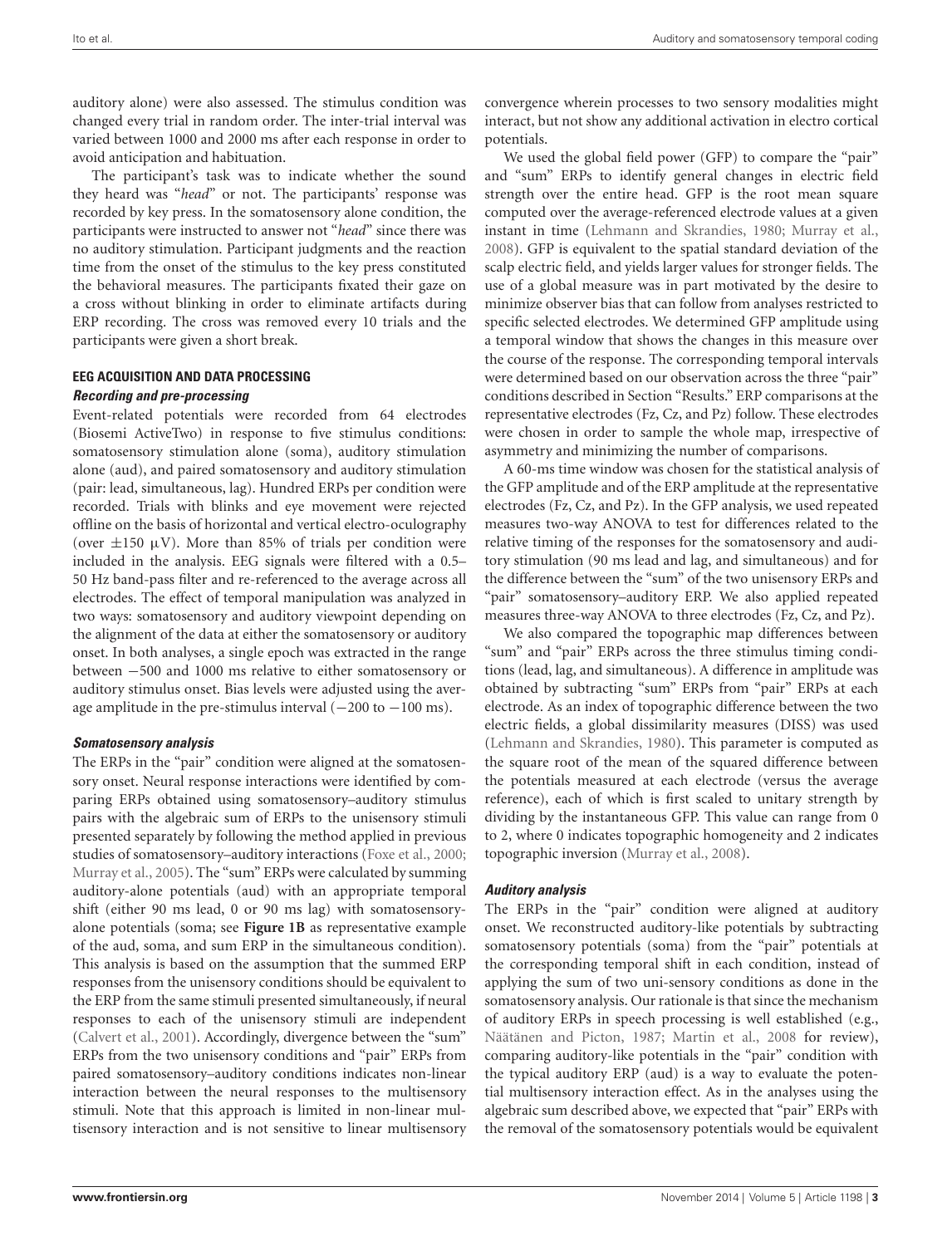to the auditory-alone ERP, if neural responses to each of the unisensory stimuli are independent. The subtracted potential should be different from the auditory responses if there is a non-linear interaction. The ERP results were also compared with participants' behavioral performance, that is, the probability that the stimulus was identified as "head" during the test as mentioned later.

We focused on the first negative peak (N1) and the following positive peak (P2) at Fz and Cz because as a general tendency the maximum amplitude of the auditory ERP is observed at these electrodes and this was true of the current responses. Note that the negative peak and positive peak do not mean negative or positive value but the direction of electrical deviation, and hence N1 can be a positive value as long as it is going in a negative direction (i.e., [Ostroff et al.,](#page-10-16) [1998\)](#page-10-16). A 60-ms time window was used to calculate the response amplitude. The analysis window was centered at the ERP peak location for each participant and each condition. The peaks associated with N1 and P2 were identified in the time periods (100–200 ms for N1 and 200–300 ms for P2) following stimulus onset. Repeated measures ANOVA was applied to assess differences in the four conditions (three "pair" potentials and one auditory potential). Pairwise comparisons with Bonferroni correction followed.

#### **BEHAVIORAL PERFORMANCE**

Behavioral performance was evaluated using reaction time and judgment probability separately. Reaction time was calculated as the period between auditory onset and the behavioral response (key press for the speech sound identification). Repeated measures ANOVA was used to assess differences in reaction time across five conditions: three "pair" and two unisensory conditions. We also calculated the probability that the participant classified the sound as "head." The somatosensory alone condition was not included in this analysis. Note that in more than 95% of somatosensory trials participants responded not "head" as instructed. Repeated measures ANOVA was used to compare judgment measures across conditions.

We also examined the extent to which the perceptual judgments were correlated with ERP amplitude change that were observed in response to changes in the relative timing of somatosensory–auditory stimulation. The correlation analysis was carried out between the participants' judgment probability and the auditory ERP amplitude obtained when the somatosensory response was subtracted from "pair" responses and auditoryalone response. For the purpose of this analysis, both variables were transformed into z-scores in order to remove differences in amplitude variability between individuals. The analysis was applied independently at each electrode and for each response peak. Note that we did not apply correlation analysis to the data aligned at somatosensory onset because ERPs in each "pair" condition during a specific period relative to somatosensory onset represent different time periods in terms of auditory processing.

#### **BEHAVIORAL CONTROL**

As a separate control, simultaneity judgments were obtained in order to determine whether participants perceived the temporal difference (simultaneous, 90 ms lead and lag) between

somatosensory and auditory stimuli as simultaneous. We assessed the perceived temporal range of somatosensory onset relative to auditory onset when both stimuli were presented simultaneously. Six individuals participated in the test. The participants were presented with auditory and somatosensory stimulation and asked to report if stimuli were simultaneous or not. The test started with two initial values of somatosensory stimulation relative to auditory onset: (1) 300 ms lead and (2) 300 ms lag. The lead and lag conditions were alternated in random order. The temporal difference between the somatosensory and auditory stimulations was reduced based on participants' response according to the Parameter Estimation by Sequential Testing (PEST) procedure [\(Macmillan and Creelman,](#page-10-17) [2004\)](#page-10-17) until they reached a threshold level to detect the somatosensory–auditory stimulations as simultaneous or not.

# **RESULTS**

#### **SOMATOSENSORY-ALIGNED POTENTIALS**

We first examined whether the timing difference between the sensory stimulation conditions induced changes in GFP. **[Figure 2A](#page-5-0)** shows the GFP as the timing of stimulation varied (lead, lag, and simultaneous). The red thick line shows the GFP for the paired sensory condition and the black dashed line shows the sum of the two unisensory conditions (soma  $+$  aud). The data are aligned at somatosensory onset. The arrows represent the auditory onsets. The vertical dotted lines are the temporal intervals used to assess differences between conditions as a result of the timing of stimulation. Two empirically determined intervals were used to assess stimulus-timing effects after the end of the transient phase of the GFP change. The first interval is between 160 and 220ms after the somatosensory stimulus onset and the second is between 220 and 280ms. We found two pattern of differences in the target intervals respectively. For the first interval, the response amplitude difference between the "pair" and "sum" signals changed as a function of stimulus timing. In the lead condition, the "pair" GFP was marginally greater than the "sum" of the individual GFPs. The sign of the difference was reversed in the same and lag conditions. The difference in lag condition was greater than in the simultaneous condition. These amplitude differences are summarized in left panel of **[Figure 2B](#page-5-0)**. Repeated measures ANOVA indicated reliable change across the three temporal conditions  $[F(2,22) = 7.76, p < 0.01]$ . For the second interval, the "pair" GFP was consistently smaller than the "sum" GFP regardless of the timing condition. These amplitude differences are summarized in the right panel of **[Figure 2B](#page-5-0)**. Repeated measures ANOVA revealed that GFP in "pair" response was reliably smaller than GFP in the sum of unisensory responses  $[F(1,11) = 6.81, p < 0.03]$ . Note that there was a difference between sum and pair conditions before the transient phase (up to 80 ms after somatosensory onset). This is most likely due to an added effect of noise in the summed condition since this difference was not present for each component individually (see **[Figure 2C](#page-5-0)**). Overall, these results suggest timing-related and timing-independent processing associated with separate stages of the evoked response.

We further investigated the trend observed in the GFP by examining the response patterns at individual electrodes. At the first target interval, that is, in the interval when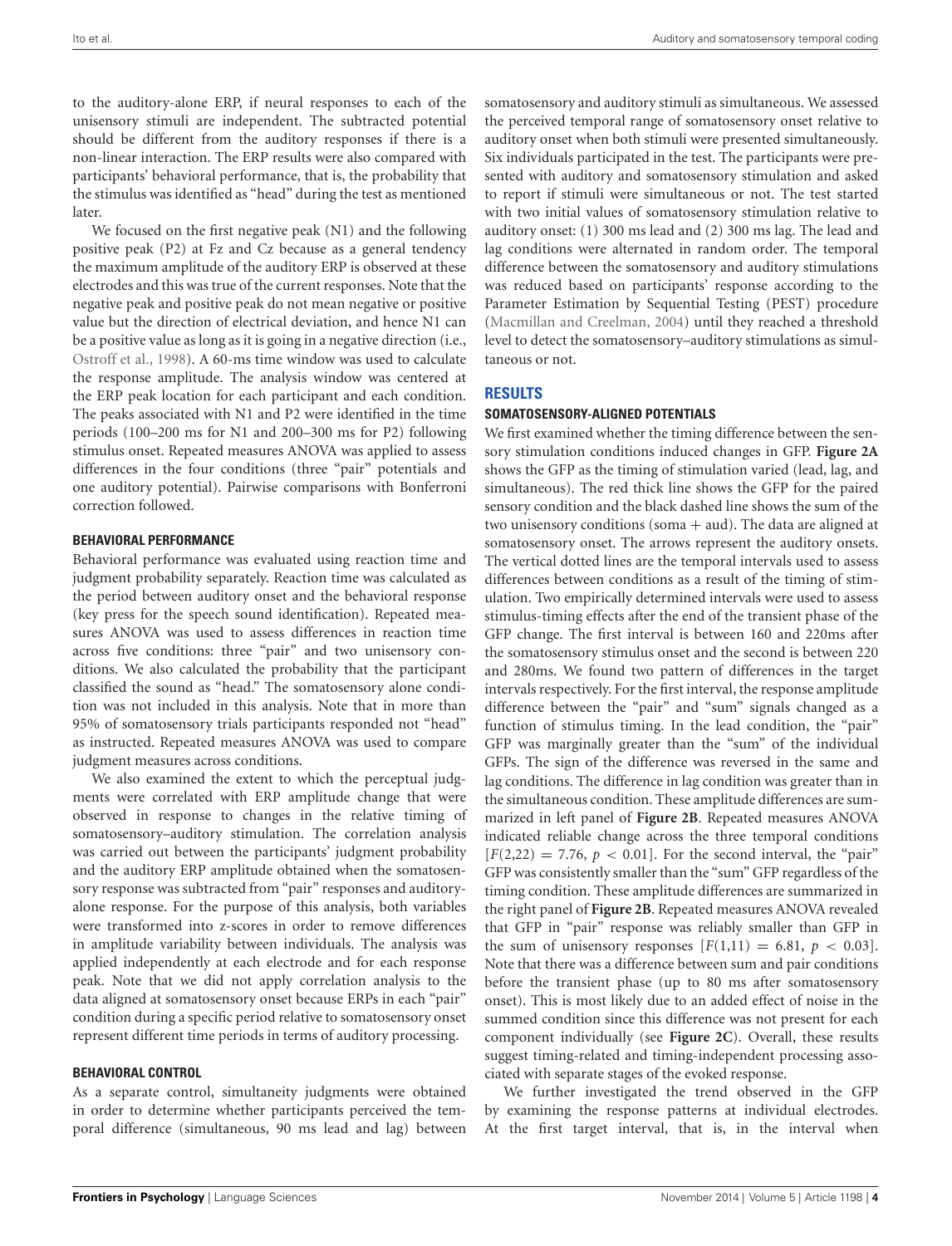

<span id="page-5-0"></span>somatosensory–auditory activation changed in a manner dependent on the relative timing of paired stimulation, the topographic configuration varied according to the relative timing of the stimulation (lead, simultaneous, and lag). **[Figure 3](#page-5-1)** shows topographic maps of the mean differences in amplitude between "pair" and "sum" responses. In the lead case, most of the differences were in the positive direction and were observed in the parietal electrodes. Similar differences in the parietal electrodes were also seen in the simultaneous condition, although the amplitude of the difference was smaller compared to the lead condition. In the lag condition, no difference was observed in the parietal electrodes, but several frontal electrodes showed a positive difference.

The similarity of the topographic configuration was assessed using global dissimilarity as a quantitative measure (DISS, review in [Murray et al.,](#page-10-13) [2008\)](#page-10-13). DISS values indicated that the lead and lag conditions were topographically inverted ( $DISS = 1.41$ ). On the other hand, lead and simultaneous conditions were moderately homogeneous ( $DISS = 0.82$ ). The similarity between the simultaneous and lag conditions was not remarkable ( $DISS = 1.10$ ), suggesting that the topography for the simultaneous condition was intermediate between the lead and lag conditions. The inverted topographic configuration between the lead and lag condition suggests that the topographic configuration was altered in conjunction with the timing differences between somatosensory and auditory stimulation onsets.

Event-related potential amplitude difference in the second target interval (220–280 ms after somatosensory onset) showed consistent change across the three "pair" condition in terms of GFP (**[Figure 2B](#page-5-0)**, right panel). The topographic configuration



<span id="page-5-1"></span>during the period 220–280 ms was quite similar across three conditions (**[Figure 3](#page-5-1)**, lower panels). We found that a broad range of frontal areas showed a reduction of "pair" responses in comparison to "sum" in all three temporal conditions, as was observed in GFP (**[Figure 2](#page-5-0)**). Global dissimilarity for all three conditions is comparatively homogenous  $[DISS = 0.64]$  (lead and simultaneous), 0.49 (simultaneous and lag), and 0.70 (lead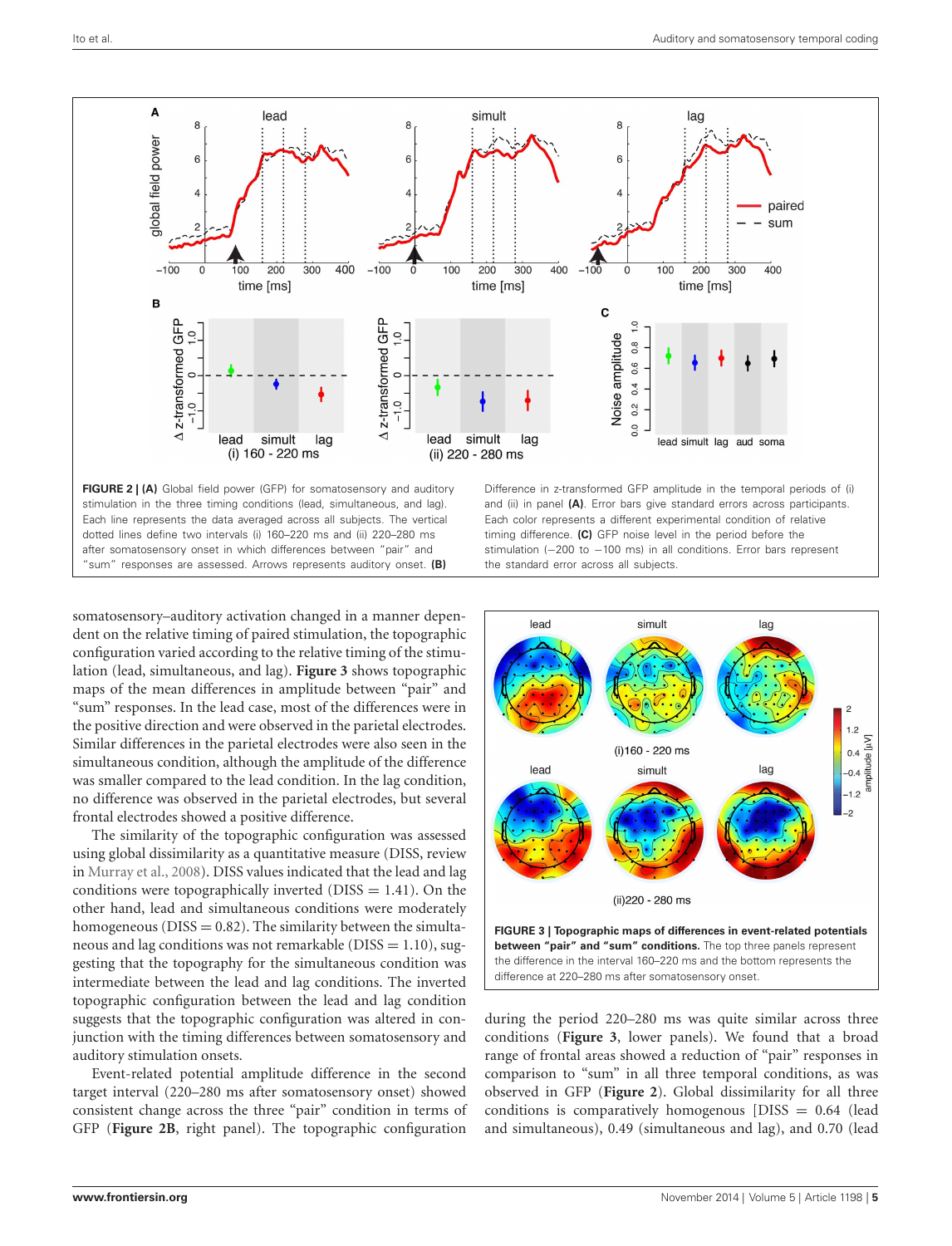and lag)], suggesting that the amplitude reduction was present regardless of stimulus timing.

Temporal patterns of ERP in representative electrodes (Fz, Cz, and Pz) are shown in **[Figure 4](#page-6-0)**. As indicated in the GFP analysis, two patterns of change across three stimulus conditions were observed in the two temporal intervals respectively. In the first interval between 160 and 220 ms, repeated measure threeway ANOVA showed a reliable interaction effect across timing (lead, simultaneous, and lag), condition (pair and sum), and electrodes (Fz, Cz, and Pz)  $[F(4,44) = 3.175, p < 0.03]$ . In a more detailed analysis with Bonferroni correction, the difference in Pz amplitude between "pair" and "sum" ERPs changed as a function of the three stimulation conditions  $[F(2,22) = 5.99, p < 0.03]$ , but there was no change and no difference in the other two electrodes  $[Fx: F(2,22) = 1.73, p > 0.6; Cz: F(2,22) = 1.00, p = 1.0].$  In contrast, in the second interval between 220 and 280 ms there was a reliable interaction effect between experimental condition (pair and sum) and electrodes (Fz, Cz, and Pz)  $[F(2,22) = 9.812,$ *p* < 0.001]. Following Bonferroni correction, ERP amplitude at Fz and Cz in the "pair" condition was also consistently smaller than the "sum" ERP amplitude in the three stimulation conditions [Fz:  $F(1,11) = 8.32, p < 0.05; Cz: F(1,11) = 12.24, p < 0.02$ , but there was no difference at Pz  $[F(1,11) = 0.87, p = 1.0].$ 

#### **AUDITORY-ALIGNED POTENTIALS**

While we found a dynamical modulation of the ERP response in the context of somatosensory processing, it is difficult to



interpret this change relative to speech processing since the observed modulation is not directly related to the timing of auditory processing. In order to compare paired auditory and somatosensory processing with that involved in speech perceptual processing, we examined these paired effects in relation to auditory-related processing on its own. We extracted auditoryrelated responses in the various paired conditions by subtracting the somatosensory-alone response from that obtained in the "pair" conditions. The logic is that if there is a non-linear interaction between somatosensory and auditory processing, the response after the subtraction should be different from the auditory alone response.

For this analysis, all of the data were aligned at auditory onset. The subtracted potentials and the auditory-alone potentials showed a typical N1–P2 pattern with the first negative peak (N1) between 100 and 200 ms after auditory onset followed by a second positive peak (P2) between 200 and 300 ms (see **[Figure 5A](#page-7-0)**). The maximum response was observed along mid-line electrodes near Cz (vertex electrode).

The peak amplitude at the Cz and Fz electrodes was quantified using 60-ms temporal window in each of the three "pair" timing conditions (lead, simultaneous, and lag) and for the auditory response alone (**[Figure 5B](#page-7-0)**). Each color represents a different condition. Error bars represent the standard error across participants. Two way-repeated measure ANOVA (timing condition  $\times$  electrodes) yielded reliable differences across timing condition (lead, lag, and simultaneous) in N1  $[F(3,77) = 3.056, p < 0.05]$  and in P2  $[F(3,77) = 6.18, p < 0.001]$ . By looking at ERPs in each individual electrode, we found a consistent N1 response at Cz in all four conditions (lead, simultaneous, lag, and auditory). The peak amplitudes were not statistically different for the four conditions  $[F(3,33) = 0.122, p > 0.9]$ . The peak amplitude of the P2 response showed a graded change according to the stimulus timing (lead, simultaneous, and lag), although the change was statistically marginal as follows. Whereas repeated measures oneway ANOVA showed reliable difference across the four conditions  $[F(3,33) = 3.82, p < 0.04]$ , *post hoc* testing did not reveal any reliable paired comparisons.

In contrast, a reliable change was observed at Fz electrode in both N1 and P2 amplitude (see right two panels in **[Figure 5B](#page-7-0)**). N1 responses at Fz were reliably different across the four conditions  $[F(3,33) = 5.95, p < 0.02]$ . *Post hoc* tests with Bonferroni correction showed that the lead condition was reliably different from lag condition ( $p < 0.02$ ) and marginally different from the auditory response ( $p = 0.06$ ). P2 response were also reliably different across conditions  $[F(3,33) = 4.80, p < 0.02]$ . Comparing the auditory alone responses with the other "pair" condition yielded a reliable difference from the lead condition (*p* < 0.05) and a marginal difference from simultaneous condition ( $p = 0.10$ ). The difference for the lag condition was not reliable  $(p > 0.9)$ . Overall, the results reveal that auditory ERPs show a change when combined with temporally offset somatosensory stimulation. The largest change occurs when somatosensory stimulation lead for the speech sound. On the other hand, when somatosensory stimulation lags speech onset, the amplitude of the auditory potentials are no different from the potentials for auditory stimulation alone.

<span id="page-6-0"></span>onset.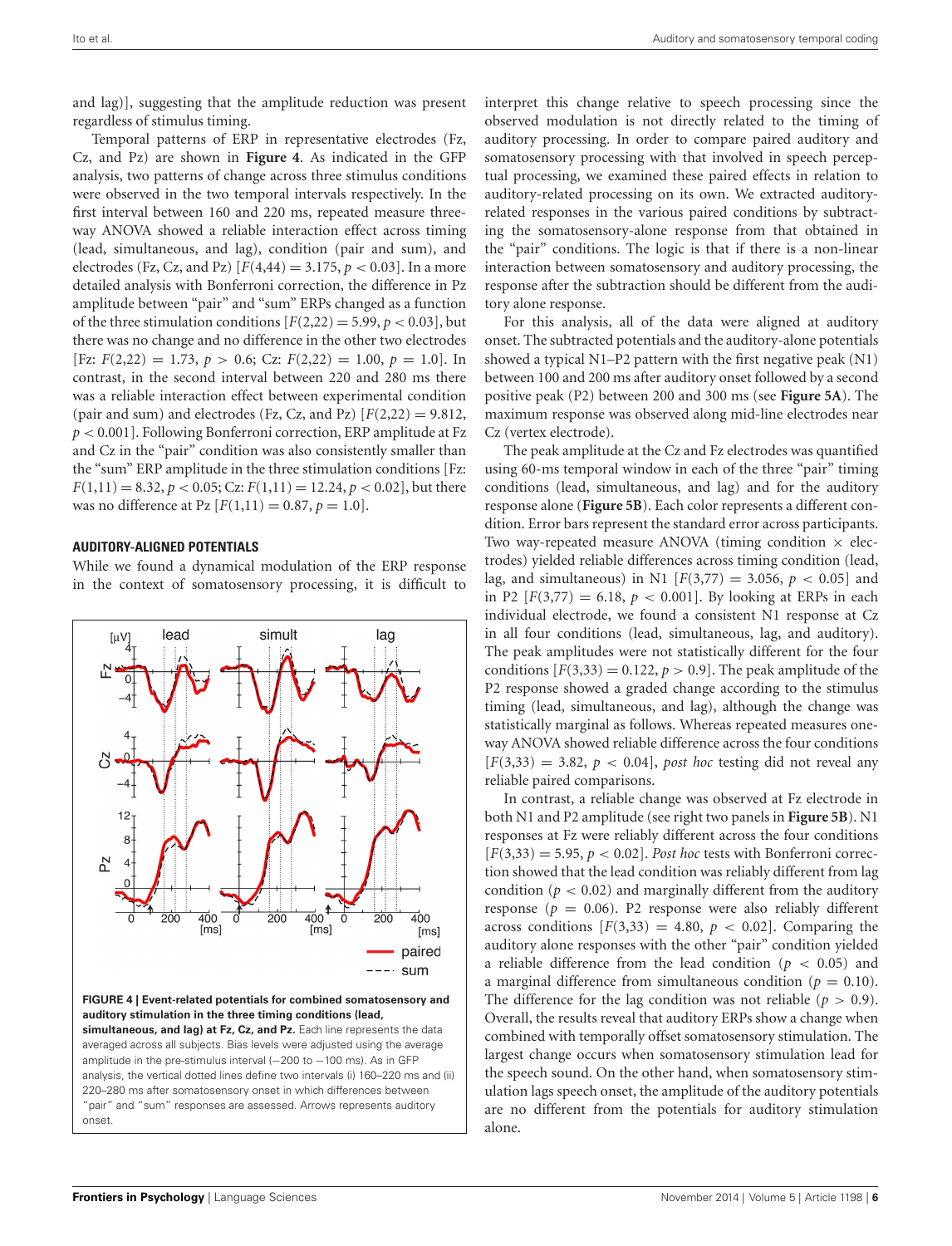

<span id="page-7-0"></span>**FIGURE 5 | (A)** Temporal responses of auditory event-related potentials at two mid-frontal electrodes (Fz and Cz). Each line represents the data averaged across all subjects. Each color corresponds to the following four conditions. "aud" represents the amplitude of auditory alone condition. "lead," "simultaneous," and "lag" represent the amplitudes in the corresponding three "pair" conditions after the removal of somatosensory potentials. Bias levels were adjusted using the average amplitude in the pre-stimulus interval (-200 to -100 ms). **(B)** Peak amplitude of N1 and P2 auditory event-related potentials at two mid-frontal electrodes. The left two panels are for Cz, and the right two panels for Fz. Error bars give standard errors across participants. The symbol "\*" represents reliable difference ( $p < 0.05$ ) and " $\Delta$ " represents marginal difference ( $p \le 0.1$ ). (C) Correlation plots between peak amplitude of ERP and judgment probability for the behavioral task (48 data points from 12 subjects  $\times$  4 conditions).

# **BEHAVIORAL PERFORMANCE**

We also examined the behavioral results and their relationship with EEG activity. There was no reliable change of judgment probability in the three paired conditions in comparison to the auditory alone condition  $[F(3,33) = 1.128, p > 0.3]$ . Correlation

analysis showed that the judgment probabilities in the four conditions were reliably correlated with N1 amplitude at Fz  $(r = 0.3,$  $p$  < 0.05) and marginally correlated with P2 amplitude at Fz  $(r = 0.28, p = 0.05)$ . The peak amplitude of N1 and P2 at Cz were not reliably correlated with the judgment probabilities (N1:  $r = 0.18$ ,  $p > 0.2$ ; P2:  $r = 0.078$ ,  $p > 0.6$ ). **[Figure 5C](#page-7-0)** shows the correlation plots in each combination of N1 and P2 responses at Cz and Pz. Thus, overall, although the magnitude of the correlation was relatively low, the results suggest that perceptual modulation as measured behaviorally may be represented to some degree in the cortical response at Fz.

Reaction times across the five conditions: three "pair" conditions and two uni-sensory conditions "soma" and "aud" were evaluated. We did not find any reliable differences across all five conditions  $[F(4,44) = 0.532, p > 0.70]$ . This is inconsistent with typical responses due to multisensory stimulation conditions. Reaction time to respond to stimuli typically becomes shorter when two sensory modalities were stimulated simultaneously than when single sensory modalities are stimulated. The difference from the typical multisensory reaction may presumably be because the current task involved identification only.

# **BEHAVIORAL CONTROL**

In order to examine if the time differences between stimuli in the "pair" condition are perceived as simultaneous, we obtained threshold values at which the participants determined whether or not the somatosensory and auditory stimulations were simultaneous. The average threshold times for perception of simultaneity were 210.6  $\pm$  3.1 ms lead and 148.0  $\pm$  3.9 lag of the somatosensory onset relative to the auditory onset (see rectangle and error bar in **[Figure 1A](#page-2-0)**). The results indicates that the 90 ms difference used in the current ERP recording is in a range where stimuli are perceived to be simultaneous and suggests the participants did not perceive a difference in stimulus timing in any of the three "pair" conditions.

# **DISCUSSION**

This study assessed the neural correlate of the temporal interaction between orofacial somatosensory and speech sound processing. The cortical activity associated with orofacial somatosensory– auditory interaction was quantified using ERPs. We found two types of non-linear interactions between somatosensory and auditory processing. One form of sensory interaction was dependent on the relative timing of the two sensory stimuli. The other was constant regardless of stimulus timing. The two interactions were observed at different electrodes sites: the stimulus timing interaction was recorded over parietal electrodes and the non-stimulus timing interaction was observed over the frontal electrodes. From the viewpoint of auditory processing, we also found a graded change in ERP amplitudes that was dependent on the relative timing of stimuli for auditory processing. The results demonstrate clear multisensory convergence and suggest a dynamic modulation of these particular (somatosensory– auditory) interactions during speech processing.

It is important to note that in the previous psychophysical study demonstrating an interaction between speech sound processing and orofacial stimulation, perceptual judgments were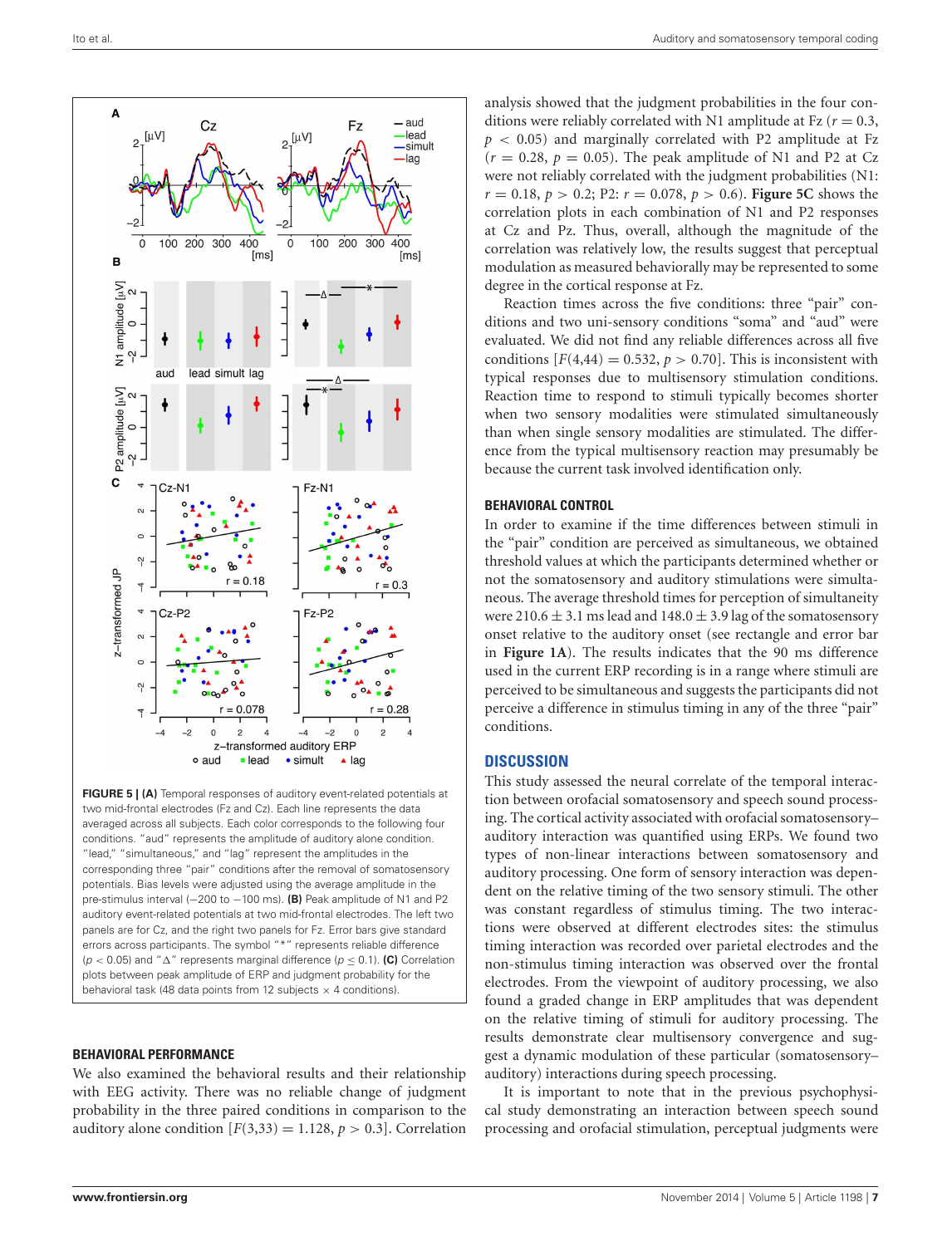influenced by speech-production-like patterns of facial skin stretch [\(Ito et al.,](#page-9-0) [2009\)](#page-9-0). The current finding showing the largest amplitude change in the multisensory evoked response occurring with a somatosensory lead is also consistent with speech production-like patterning affecting cortical evoked potentials. Auditory input from self-generated speech is always preceded by articulatory motion that generates somatosensory input in advance of the acoustic signal. Interestingly, [Möttönen et al.](#page-10-18) [\(2005\)](#page-10-18) showed that simple lip tapping during speech perceptual processing did not change magnetoenchalographic evoked potentials. It appears, consistent with the previous psychophysical study [\(Ito et al.,](#page-9-0) [2009\)](#page-9-0), that the influence of somatosensory stimulation on speech perceptual processing may be dependent on a functional relationship between the somatosensory characteristics of the stimulation and those accompanying speech production. Hence, somatosensory inputs that are similar to those experienced in speech production can interact effectively with speech sound processing and the interaction is reflected in cortical potential changes.

The timing of sensory stimulation is a key factor in multisensory interaction. The effective time-window for multisensory integration is known to be as long as 200 ms [\(Meredith et al.,](#page-10-19) [1987;](#page-10-19) [van Wassenhove et al.,](#page-10-8) [2007\)](#page-10-8). At a behavioral level, this is consistent with the results of our control test in which the participants perceived the skin stretch perturbation and the speech sound "*head*" as simultaneous in a comparable temporal range. Although the neural correlates of AV interaction including that involving speech stimuli has been previously investigated [\(Pilling,](#page-10-4) [2009;](#page-10-4) [Vroomen and Stekelenburg,](#page-10-5) [2010;](#page-10-5) [Liu et al.,](#page-9-7) [2011\)](#page-9-7), the temporal range was larger than 200 ms, and hence it is not known the extent to which multisensory interactions occur at shorter temporal asynchronies. In the present study, dynamical modulation at an electrocortical level was found at a range of 100 ms. The current finding suggests cortical processing is sensitive to temporal factors even within the time range at which events are behaviorally judged simultaneous.

In AV speech, the effective temporal range between auditory and visual stimulus onsets for effective multisensory interaction is asymmetric in terms of onset timing. While AV speech phenomena, such as the McGurk effect is induced with up to a 240-ms of visual lead, while for visual lag the time window is much shorter (up to 40 ms; [Munhall et al.,](#page-10-7) [1996;](#page-10-7) [van Wassenhove](#page-10-8) [et al.,](#page-10-8) [2007\)](#page-10-8). Our ERP findings may be comparable. N1 and P2 potential amplitudes in the 90 ms somatosensory lag relative to auditory onset were not different from those in the auditory alone response, whereas the lead and simultaneous condition showed a difference between the "pair" and "sum" responses, indicating that the somatosensory lead condition has affected audio processing, but not in the lag condition. This can probably be attributed to the temporal relationship between orofacial somatosensory inputs and acoustic output in speech production, since articulatory motion mostly precedes acoustic output in speech production (e.g., [Mooshammer et al.,](#page-10-10) [2012\)](#page-10-10).

In addition to the differential cortical response dependent on the asynchrony of the somatosensory–auditory stimulation, we also found a consistent reduction in the cortical response independent of the asynchrony of the stimulation in the later

period (220–280 ms after somatosensory onset). Interestingly this reduction was seen only in the somatosensory analysis suggesting that this later period of somatosensory processing consistently interacts with the auditory input regardless of the timing of auditory processing. While such an obligatory multisensory interaction is a plausible interpretation, the reduction could be influenced by non-stimulus-specific factors such as changing attentional demands. However, the use of stimulus averaging over a number of the responses time-locked to the onset of specific stimulus would most likely eliminate or minimize any nonstimulus-specific effects. Consequently, the possibility of a nonspecific effect to explain the consistent reduction in the cortical response is unlikely.

Two different patterns of activation were observed depending on the asynchrony of the stimulation and the specific time poststimulation onset. The asynchrony dependent modulation was observed in a period between 160–220 ms after somatosensory onset mostly at parietal electrodes. In contrast, frontal electrodes showed a consistent multisensory change in activation in all three temporal conditions during the 220–280 ms period after somatosensory onset. Since multiple subcortical and cortical locations are involved in auditory–somatosensory interactions in non-speech processing [\(Stein and Meredith,](#page-10-20) [1993;](#page-10-20) [Foxe et al.,](#page-9-12) [2002;](#page-9-12) [Lütkenhöner et al.,](#page-9-13) [2002;](#page-9-13) [Fu et al.,](#page-9-14) [2003;](#page-9-14) [Kayser et al.,](#page-9-15) [2005;](#page-9-15) [Murray et al.,](#page-10-12) [2005;](#page-10-12) [Schürmann et al.,](#page-10-21) [2006;](#page-10-21) [Shore and Zhou,](#page-10-22) [2006;](#page-10-22) [Lakatos et al.,](#page-9-16) [2007;](#page-9-16) [Beauchamp et al.,](#page-9-17) [2008\)](#page-9-17), the present results reflect the contribution of different and distributed cortical sites in the somatosensory–auditory interaction during speech processing. Given that the parietal area and planum temporale is considered as a center of auditory–motor integration [\(Hickok](#page-9-18) [et al.,](#page-9-18) [2011;](#page-9-18) [Tremblay et al.,](#page-10-23) [2013\)](#page-10-23), the parietal site may also be important for the temporal processing between somatosensory and auditory inputs.

While we found a reliable difference for the timing manipulation in the ERP changes, there was no such reliable result in the behavioral measure. It appears that the nervous system is sensitive to timing differences in the relatively early phase of speech processing (N1 and P2), but this difference may be independent of the ability to identify such differences. This is not surprising given the additional cognitive process involved in perceptual judgments. It appears that a more sensitive task is required to detect these subtle timing differences behaviorally. The current experimental design was optimized for identifying the influence of sensory input on cortical potentials rather than on cognitive decisions.

A possible neural pathway for somatosensory influence on speech perception is currently unknown. For language processing, the posterior inferior frontal gyrus (Broca's area) is known to contribute to speech perception, and hence the neural connections between the prefrontal and the temporal areas associated with auditory processing have been well documented [\(Geschwind,](#page-9-19) [1970;](#page-9-19) [Margulies and Petrides,](#page-10-24) [2013\)](#page-10-24). Given a connection between the premotor and somatosensory cortex, and the premotor cortex and Broca's region [\(Margulies and Petrides,](#page-10-24) [2013\)](#page-10-24), somatosensory inputs may influence auditory processing via the prefrontal gyrus and the premotor cortex. On the other hand, studies of non-speech processing have shown that somatosensory inputs directly affect lower levels of auditory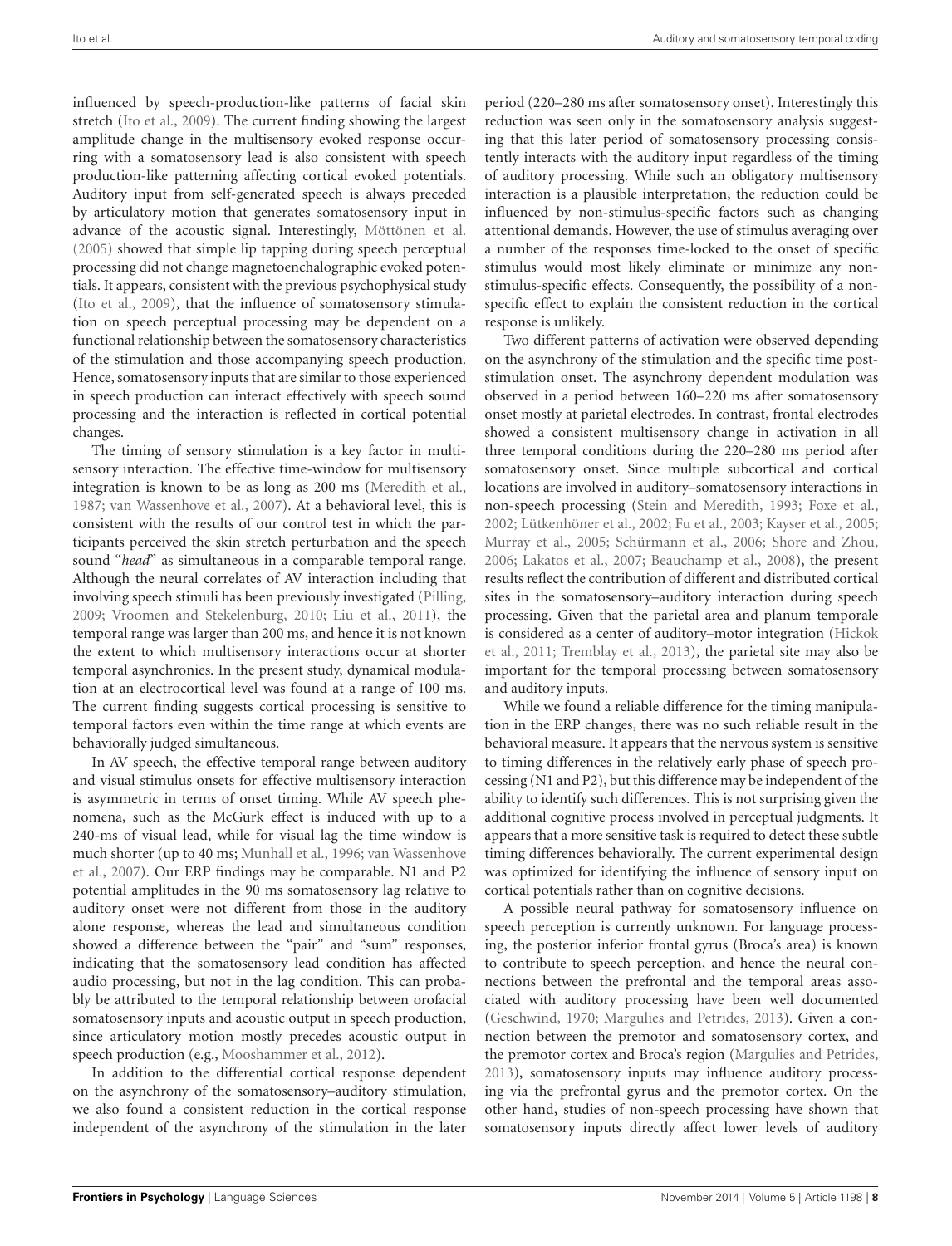processing in the auditory cortex and/or the surrounding areas [\(Foxe et al.,](#page-9-12) [2002;](#page-9-12) [Lütkenhöner et al.,](#page-9-13) [2002;](#page-9-13) [Fu et al.,](#page-9-14) [2003;](#page-9-14) [Kayser](#page-9-15) [et al.,](#page-9-15) [2005;](#page-9-15) [Murray et al.,](#page-10-12) [2005;](#page-10-12) [Schürmann et al.,](#page-10-21) [2006;](#page-10-21) [Lakatos](#page-9-16) [et al.,](#page-9-16) [2007;](#page-9-16) [Beauchamp et al.,](#page-9-17) [2008\)](#page-9-17). These non-speech studies have shown a reciprocal somatosensory–auditory interaction that is independent of motor involvement, in particular, change in second somatosensory cortex in response to sound and changes in auditory cortex in response to somatosensory stimulation. In addition, there are somatosensory–auditory interactions in subcortical areas [\(Stein and Meredith,](#page-10-20) [1993;](#page-10-20) [Shore and Zhou,](#page-10-22) [2006\)](#page-10-22). These results suggest a tight linkage and direct neural connection between somatosensory and auditory system that is separate from a motor–auditory connection mentioned above. The current findings show a dynamic modulation of the effects of somatosensory and auditory stimuli at the electrodes over the parietal region. This is consistent with the idea of direct access of somatosensory inputs to the auditory system. Since speech and non-speech sounds are processed differently in the brain [\(Kozou et al.,](#page-9-20) [2005;](#page-9-20) [Möttönen et al.,](#page-10-25) [2006\)](#page-10-25), it is unclear whether pathways associated with somatosensory–auditory interactions in non-speech processes are also involved in speech processing. Further investigation is required.

The linkage between speech production and perception processing has been a topic of interest for over five decades [\(Liberman](#page-9-21) [et al.,](#page-9-21) [1967;](#page-9-21) [Diehl et al.,](#page-9-22) [2004;](#page-9-22) [Schwartz et al.,](#page-10-26) [2012\)](#page-10-26). Whereas the idea has been previously tested from the viewpoint of speech production and motor function [\(Fadiga et al.,](#page-9-23) [2002;](#page-9-23) [Watkins et al.,](#page-10-27) [2003;](#page-10-27) [Wilson et al.,](#page-10-28) [2004;](#page-10-28) [Meister et al.,](#page-10-29) [2007;](#page-10-29) [D'Ausilio et al.,](#page-9-24) [2009;](#page-9-24) [Möttönen and Watkins,](#page-10-30) [2009\)](#page-10-30), the role of somatosensory function in speech perception has been overlooked. Previous psychophysical findings have showed that orofacial somatosensory inputs can influence speech processing [\(Ito et al.,](#page-9-0) [2009\)](#page-9-0). The current findings further suggest that somatosensory stimulation has access to cortical areas associated with speech processing. One intriguing possibility is that somatosensory information may be an important component in establishing the neural representations for both speech production and speech perception. Further investigation of the manner in which orofacial somatosensation modulates speech perceptual processing may provide some important clues to understanding the development of the linkage between speech perception and production.

#### **ACKNOWLEDGMENTS**

We thank Alexis R. Johns and Joshua H. Coppola for data recording and processing. This work was supported by the National Institute on Deafness and Other Communication Disorders Grants (R03DC009064 and R01DC012502), and the Natural Sciences and Engineering Research Council of Canada.

#### **REFERENCES**

- <span id="page-9-17"></span>Beauchamp, M. S., Yasar, N. E., Frye, R. E., and Ro, T. (2008). Touch, sound and vision in human superior temporal sulcus. *Neuroimage* 41, 1011–1020. doi: 10.1016/j.neuroimage.2008.03.015
- <span id="page-9-3"></span>Calvert, G. A. (2001). Crossmodal processing in the human brain: insights from functional neuroimaging studies. *Cereb. Cortex* 11, 1110–1123. doi: 10.1093/cercor/11.12.1110
- Calvert, G. A., Hansen, P. C., Iversen, S. D., and Brammer, M. J. (2001). Detection of audio–visual integration sites in humans by application of

electrophysiological criteria to the BOLD effect. *Neuroimage* 14, 427–438. doi: 10.1006/nimg.2001.0812

- <span id="page-9-24"></span>D'Ausilio, A., Pulvermüller, F., Salmas, P., Bufalari, I., Begliomini, C., and Fadiga, L. (2009). The motor somatotopy of speech perception. *Curr. Biol.* 19, 381–385. doi: 10.1016/j.cub.2009.01.017
- <span id="page-9-22"></span>Diehl, R. L., Lotto, A. J., and Holt, L. L. (2004). Speech perception. *Annu. Rev. Psychol.* 55, 149–179. doi: 10.1146/annurev.psych.55.090902.142028
- <span id="page-9-23"></span>Fadiga, L., Craighero, L., Buccino, G., and Rizzolatti, G. (2002). Speech listening specifically modulates the excitability of tongue muscles: a TMS study. *Eur. J. Neurosci.* 15, 399–402. doi: 10.1046/j.0953-816x.2001.01874.x
- <span id="page-9-6"></span>Fowler, C. A., and Dekle, D. J. (1991). Listening with eye and hand: cross-modal contributions to speech perception. *J. Exp. Psychol. Hum. Percept. Perform*. 17, 816–828. doi: 10.1037/0096-1523.17.3.816
- <span id="page-9-2"></span>Foxe, J. J., Morocz, I. A., Murray, M. M., Higgins, B. A., Javitt, D. C., and Schroeder, C. E. (2000). Multisensory auditory–somatosensory interactions in early cortical processing revealed by high-density electrical mapping. *Brain Res. Cogn. Brain Res.* 10, 77–83. doi: 10.1016/S0926-6410(00)00024-0
- <span id="page-9-4"></span>Foxe, J. J., and Simpson, G. V. (2002). Flow of activation from V1 to frontal cortex in humans. A framework for defining "early" visual processing. *Exp. Brain Res.* 142, 139–150. doi: 10.1007/s00221-001-0906-7
- <span id="page-9-12"></span>Foxe, J. J., Wylie, G. R., Martinez, A., Schroeder, C. E., Javitt, D. C., Guilfoyle, D., et al. (2002). Auditory–somatosensory multisensory processing in auditory association cortex: an fMRI study. *J. Neurophysiol.* 88, 540–543. doi: 10.1152/jn.00694.2001
- <span id="page-9-14"></span>Fu, K. M. G., Johnston, T. A., Shah, A. S., Arnold, L., Smiley, J., Hackett, T. A., et al. (2003). Auditory cortical neurons respond to somatosensory stimulation. *J. Neurosci.* 23, 7510–7515.
- <span id="page-9-19"></span>Geschwind, N. (1970). The organization of language and the brain. *Science* 170, 940–944. doi: 10.1126/science.170.3961.940
- <span id="page-9-1"></span>Giard, M. H., and Peronnet, F. (1999). Auditory–visual integration during multimodal object recognition in humans: a behavioral and electrophysiological study. *J. Cogn. Neurosci.* 11, 473–490. doi: 10.1162/089892999563544
- <span id="page-9-5"></span>Gick, B., and Derrick, D. (2009). Aero-tactile integration in speech perception. *Nature* 462, 502–504. doi: 10.1038/nature08572
- <span id="page-9-18"></span>Hickok, G., Houde, J., and Rong, F. (2011). Sensorimotor integration in speech processing: computational basis and neural organization. *Neuron* 69, 407–422. doi: 10.1016/j.neuron.2011.01.019
- <span id="page-9-10"></span>Ito, T., Johns, A. R., and Ostry, D. J. (2013). Left lateralized enhancement of orofacial somatosensory processing due to speech sounds. *J. Speech Lang. Hear. Res.* 56, 1875–1881. doi: 10.1044/1092-4388(2013/12-0226)
- <span id="page-9-9"></span>Ito, T., and Ostry, D. J. (2010). Somatosensory contribution to motor learning due to facial skin deformation. *J. Neurophysiol.* 104, 1230–1238. doi: 10.1152/jn.00199.2010
- <span id="page-9-8"></span>Ito, T., and Ostry, D. J. (2012). Speech sounds alter facial skin sensation. *J. Neurophysiol.* 107, 442–447. doi: 10.1152/jn.00029.2011
- <span id="page-9-0"></span>Ito, T., Tiede, M., and Ostry, D. J. (2009). Somatosensory function in speech perception. *Proc. Natl. Acad. Sci. U.S.A.* 106, 1245–1248. doi: 10.1073/pnas.0810063106
- <span id="page-9-15"></span>Kayser, C., Petkov, C. I., Augath, M., and Logothetis, N. K. (2005). Integration of touch and sound in auditory cortex. *Neuron* 48, 373–384. doi: 10.1016/j.neuron.2005.09.018
- <span id="page-9-20"></span>Kozou, H., Kujala, T., Shtyrov, Y., Toppila, E., Starck, J., Alku, P., et al. (2005). The effect of different noise types on the speech and non-speech elicited mismatch negativity. *Hear. Res.* 199, 31–39. doi: 10.1016/j.heares.2004.07.010
- <span id="page-9-16"></span>Lakatos, P., Chen, C.-M., O'Connell, M. N., Mills, A., and Schroeder, C. E. (2007). Neuronal oscillations and multisensory interaction in primary auditory cortex. *Neuron* 53, 279–292. doi: 10.1016/j.neuron.2006.12.011
- <span id="page-9-11"></span>Lehmann, D., and Skrandies, W. (1980). Reference-free identification of components of checkerboard-evoked multichannel potential fields. *Electroencephalogr. Clin. Neurophysiol.* 48, 609–621. doi: 10.1016/0013-4694(80)90419-8
- <span id="page-9-21"></span>Liberman, A. M., Cooper, F. S., Shankweiler, D. P., and Studdert-Kennedy, M. (1967). Perception of the speech code. *Psychol. Rev.* 74, 431–461. doi: 10.1037/h0020279
- <span id="page-9-7"></span>Liu, B., Jin, Z., Wang, Z., and Gong, C. (2011). The influence of temporal asynchrony on multisensory integration in the processing of asynchronous audio– visual stimuli of real-world events: an event-related potential study. *Neuroscience* 176, 254–264. doi: 10.1016/j.neuroscience.2010.12.028
- <span id="page-9-13"></span>Lütkenhöner, B., Lammertmann, C., Simões, C., and Hari, R. (2002). Magnetoencephalographic correlates of audiotactile interaction. *Neuroimage* 15, 509–522. doi: 10.1006/nimg.2001.0991